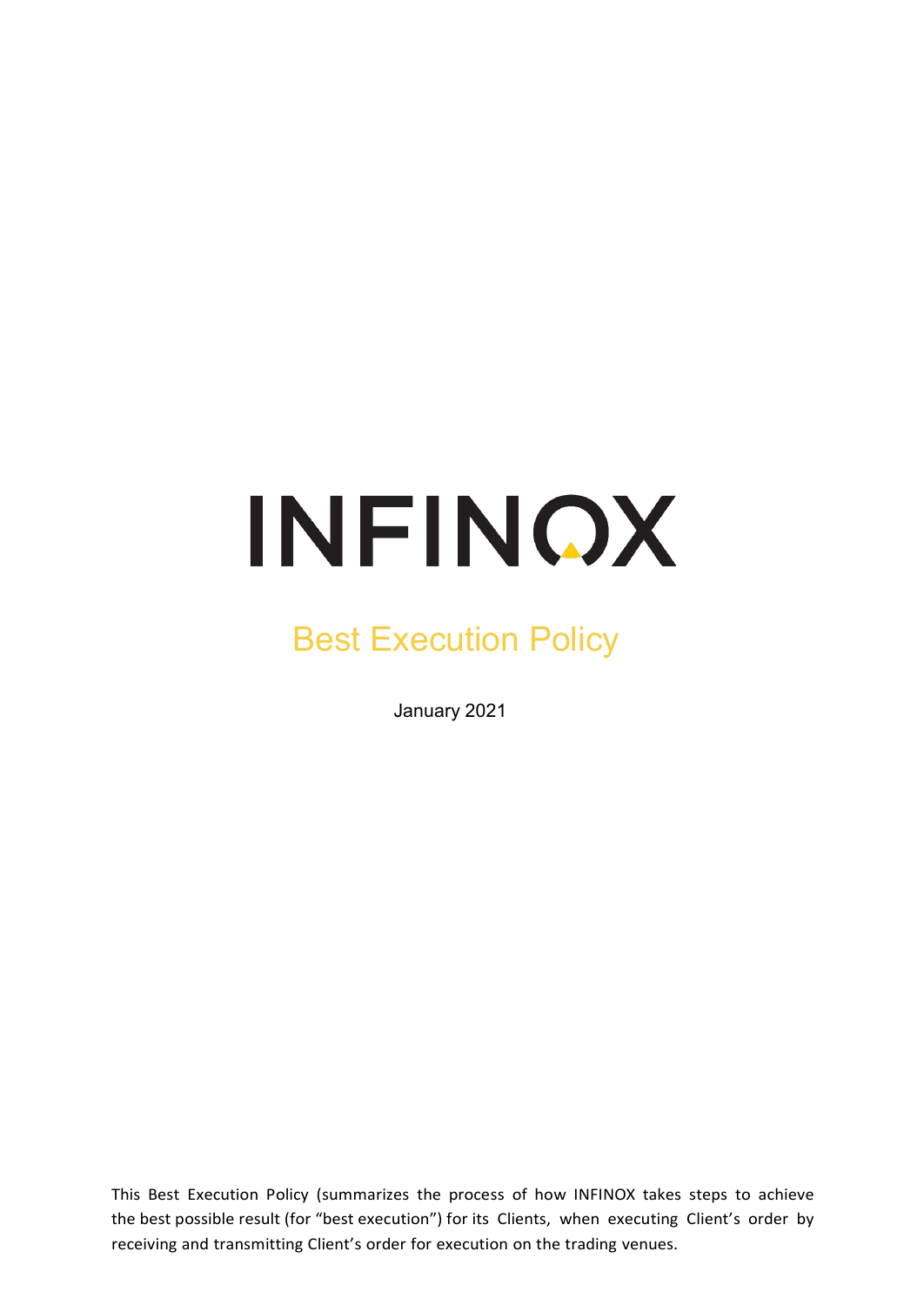#### **BEST EXECUTION POLICY**

- 1.1. This Best Execution Policy (the "Policy") summarizes the process of how INFINOX Capital ("INFINOX"), a registered trading name of IX Capital Group Limited, formerly Infinox Capital (Bahamas) Limited, takes steps to achieve the best possible result (or "best execution") for its Clients, when executing Clients' orders by receiving and transmitting Client's orders for execution on the trading venues. This Policy should be read in conjunction with the terms of INFINOX Client Agreement.
- 1.2. The regulation that appliesto the firm and which relate to achieving the best possible result on behalf of our Clients when transmitting orders to our liquidity providers for execution, is the Securities Industry Regulations.
- 1.3. This Policy forms part of our Client Agreement (which is also available on our website). Therefore, by entering into an agreement with INFINOX, you are also agreeing to the terms of this Policy.

# **2. Overview**

- 2.1. Orders are executed exclusively via a bilateral transaction with us. We are the counterparty to all transactions and we will act as principal and not as agent on your behalf. All transactions will be entered into on a principal-to-principal and non-advised basis.
- 2.2. Your order will be created on INFINOX's MT4 or MT5 trading platform. When providing a brokerage service to you in relation to financial securities (as set out in Annex 1), INFINOX will take reasonable steps to achieve the best overall trading result for you. This means that the Firm will aim to provide "best execution" subject to and taking into account the nature of your orders, your order size, speed and likelihood of execution of settlement, the prices available to the Firm in the market, the nature of the market in question and a reasonable assessment of the sometimes overlapping and conflicting execution factors (which are detailed in section 9).
- 2.3. INFINOX's intention is, so far as possible, to exercise consistent standards and operate the same processes across all markets, Clients and financial instruments in which INFINOX operates.
- 2.4. INFINOX also intends to provide you and other market participants with access to (where possible) tradable prices on a non-discriminatory basis. However, the diversity in those markets and instruments, and the kind of orders that you may place, mean that different factors will have to be taken into account in relation to any particular transaction.

#### **3. Order Execution**

- 3.1. You will enter into transactions with us as principal unless otherwise agreed in writing by us and as already stated, INFINOX is the counterparty to all transactions executed using the services. Transactions are performed by us on the receipt of instructions from you and on an 'executiononly' basis.
- 3.2. Subject to an underlying market being closed or suspended, within normal market hours we make such prices available for transactions within defined transaction size parameters and outside those parameters as we may determine from time to time (where our Clients are so permitted with reference to the terms and conditions).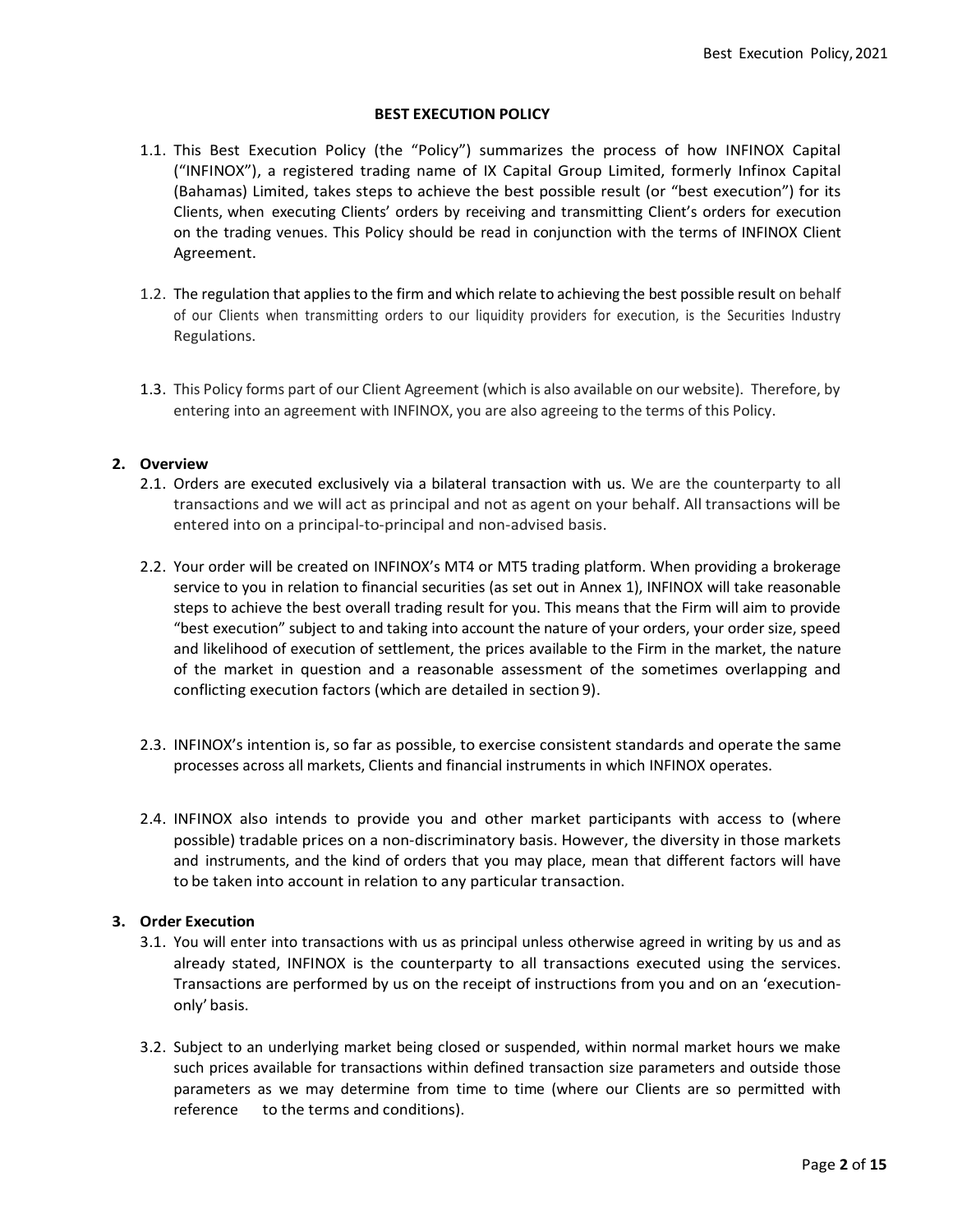- 3.3. At our sole discretion, we may choose to execute a transaction on our own account to reflect any particular or residual Market position accruing as a result of your trading. Even where such a transaction may be related to your particular trade, at no time will we be acting as your agent or owe you a fiduciary duty over and above the specific regulatory obligations placed upon us or as may be otherwise contracted between us.
- 3.4. In providing you with financial products and services, we, as your counterparty, act as a principal only and represent the sole execution venue to which you have access and only at a price set by us. Orders are executed on an 'over the counter' (OTC) basis rather than on an exchange or other regulated market.

#### **4. Clients**

- 4.1. INFINOX deals with Retail Clients, Sophisticated Investors and Professional Clients as described by the guidelines of the Securities Commission of The Bahamas.
- 4.2. Our best execution practice applies to retail Clients. With regard to Professional Clients, INFINOX applies the following four-fold cumulative test, from the starting point of Professional Clients not relying on INFINOX to achieve best execution, to determine whether we owe best execution duty:
	- 4.2.1. Which party initiates the transaction;
	- 4.2.2. Market practice and convention to 'shop around';
	- 4.2.3. Relative levels of price transparency within the relevant market; and
	- 4.2.4. Information provided by INFINOX and any agreement reached.
- 4.3. INFINOX always intends to handle orders and expressions of interest in an equitable and consistent manner, once a Client is classified, for the purposes of a particular instrument, that Client may not then elect to be re-classified for the purposes of one transaction of a type it customarily undertakes.
- 4.4. Exceptional circumstances may be taken into account at the time, with the consent of INFINOX (please note INFINOX may decline to provide a service should a reclassification be requested).

#### **5. Execution Venues**

- 5.1. INFINOX receives price feeds from liquidity providers. Having multiple liquidity providers is important especially during abnormal market conditions, such as at times of extreme volatility as the firm is still able to provide its Clients with competitive prices. INFINOX has elected to appoint various liquidity providers. They are also our technology providers.
- 5.2. INFINOX has identified liquidity providers which it believes offer the best prospects for achieving the best possible results for you, taking into account the execution factors detailed below. One of our liquidity providers has common shareholdings with INFINOX, which has been identified to be a conflict of interest. However, this conflict is carefully managed by INFINOX through its best execution policy.
- 5.3. When selecting a liquidity provider, INFINOX will take reasonable measures to ensure that the selection obtains the best possible trading result for its Clients. In selecting, INFINOX has considered the Client categorizations already under the scope of venue and the following factors:
	- 5.3.1. the nature of transactions that they undertake;
	- 5.3.2. whether they are established firms;
	- 5.3.3. whether they are authorized by a recognized regulatory body;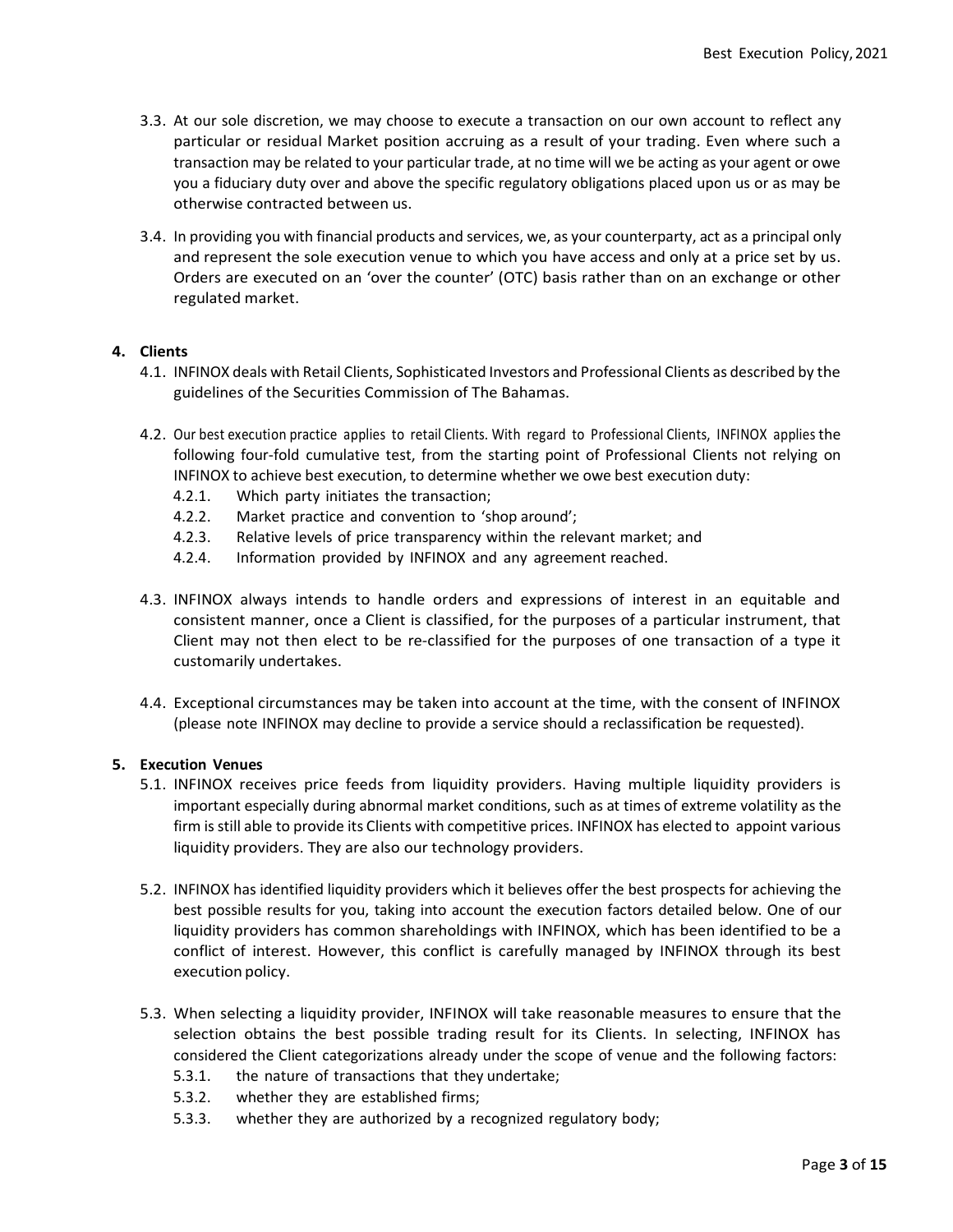- 5.3.4. whether systems and measures are in place to manage, identify and mitigate any potential risks;
- 5.3.5. their reputation in the market;
- 5.3.6. their financial standing and credit rating;
- 5.3.7. the quality of their compliance and risk management policies and processes;
- 5.3.8. proven track record in the relevant (OTC, regulated or MTF) market;
- 5.3.9. are compliant and have not had any relevant regulatory filings against them; and
- 5.3.10. have completed a due diligence questionnaire and provided necessary due diligence records and verification documentation.
- 5.4. Selection criteria is also subject to the following factors:
	- 5.4.1. In the markets in which INFINOX operates, INFINOX can give Clients visibility to only the prices that have been communicated to the firm by the liquidity providers;
	- 5.4.2. INFINOX will be able to provide the Bid and Ask prices (via the platforms and subject to the other matters referred tobelow);
	- 5.4.3. Time availability of prices and where there has been latency of price feeds in many markets there are lulls and spikes in trading as negotiations align trading interests at different times and different parts of the curve, accordingly the last price may not always be available or act as a reliable indicator of current price;
	- 5.4.4. The steps taken by the liquidity providers to ensure prices offered are met and under what circumstances (if any) there has been failure.
	- 5.4.5. The proportion of trades that are executed at the bid/offer quoted and how they measure this.
	- 5.4.6. How the firm assesses whether it provides sufficient liquidity for each instrument.
	- 5.4.7. INFINOX cannot allow Clients to trade in a market unless it is reasonably satisfied that the Client's trade orders will be capable of being executed
	- 5.4.8. Fees may vary between Clients, based on agreements and levels of activity.

# **6. Execution Factors**

- 6.1. Theliquidityproviderswillexercisetheirowndiscretionindeterminingthefactorsthattheyneedto take into account for the purpose of providing you with the best possible result.
- 6.2. These execution factors in the markets in which INFINOX operates have been listed and will include, but are not restricted to;
- 6.3. Price and costs of execution:

**Prices and cost of execution are given very high importance in relation to the operation of ourPlatforms and the execution of your orders.**

- 6.3.1. The automated system will seek out the best overall outcome for the transaction. The firm's price for a given CFD is derived through reference to the price of the relevant underlying financial instrument, which the firm obtains from its third-party liquidity providers, so that at any point in time the prices are accurate and competitive. To this price may be added INFINOX's spread and fees so the price may differ from the exchange or Market Makers quotes on the underlying instrument, however INFINOX will seek out the best possible price on the Underlying Asset.
- 6.3.2. The firm will not quote any price outside the market's operation time. The prices generated electronically on our platforms are provided by our liquidity providers who aggregate and provide the market data, consequently the prices you may see on our trading platforms might not be the same as the prices you see on platforms available in the market. INFINOX shall determine, at its discretion the prices that are executable and appear through the trading platforms. The Client accepts that he/she shall disregard any bid/or ask prices quoted by a financial product provider other than INFINOX.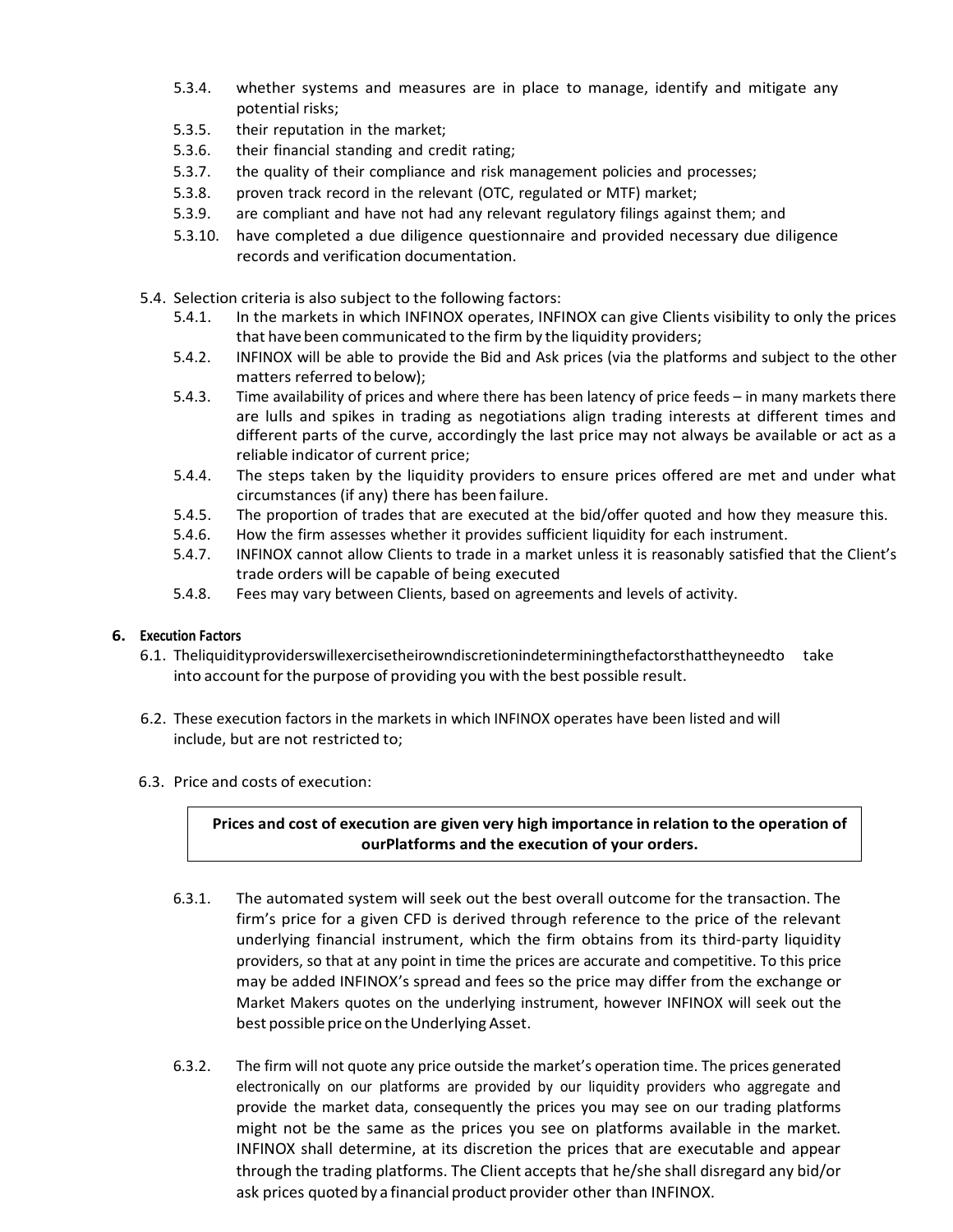- 6.3.3. Our platforms will generate prices continuously but there may be instances where this may not be possible. Internet, connectivity delays, and price feed errors sometimes create a situation where the price displayed on the trading Platforms do not accurately reflect the Market rates. For example, technical difficulties could be encountered in connection with the trading Platforms which could involve instances of poor telecommunication/internet connectivity, system errors, system outages, malfunction, software erosion, hardware damage, severe volatility and/or illiquidity and/or other factors. There are also other factors that may affect the price of the CFD's underlying financial instruments/products from which the firm derives its prices. Such difficulties could lead to possible economic and/or data loss.
- 6.3.4. The above technical difficulties may also cause prices to change between the time an order is placed and the time the order is executed. In general, if such a change occurs, the order will be executed depending on the trading platform and account type specifications.
- 6.3.5. INFINOX further reserves the right, in its sole discretion to unwind an executed trade or adjust the price of executed trades (including trades that have been confirmed or settled) to a fair Market price if the trade was mispriced because of technical difficulties with the trading Platforms.
- 6.3.6. It should be noted that the price at which a trade is executed may vary significantly from the original requested price during abnormal market conditions, this may occur for example during the following scenarios:
	- i. During market opening;
	- ii. During significant news or political events such a selections;
	- iii. Duringvolatilemarketswherethepricesmaymovesignificantlyupordownandaway from declared price;
	- iv. Where there is rapid price movement, if the price rises or falls in one trading session to such an extent that under the rules of the relevant exchange, trading is required to be suspended or restricted;
	- v. If there is insufficient liquidity forthe execution of the specific volume at the declared price.
- 6.3.7. Where a "Manifest Error" has occurred, which means a manifest or obvious misquote by us, or any Market, Liquidity Provider or official price source on which we have relied in connection with any transaction, having regard to the current market conditions at the time an order was placed as determined by us. When determining whether a situation amounts to a Manifest Error, we may take into account any information in our possession, including information concerning all relevant Market conditions and any error in, or lack of clarity of, any information source or announcement.
- 6.3.8. We will, when making a determination as to whether a situation amounts to a Manifest Error, act fairly towards you but the fact that you may have entered into, or refrained from entering into, a corresponding financial commitment, contract or Transaction in reliance on an order placed with us (or that you have suffered or may suffer any loss) will not be taken into account by us in determining whether there has been a Manifest Error.
- 6.3.9. In respect of any Manifest Error, we may (but will not be obliged to):
	- a) Amend the details of each affected transaction to reflect what we in our sole and absolute discretion consider to be the correct or fair terms of such transaction absent such Manifest Error; or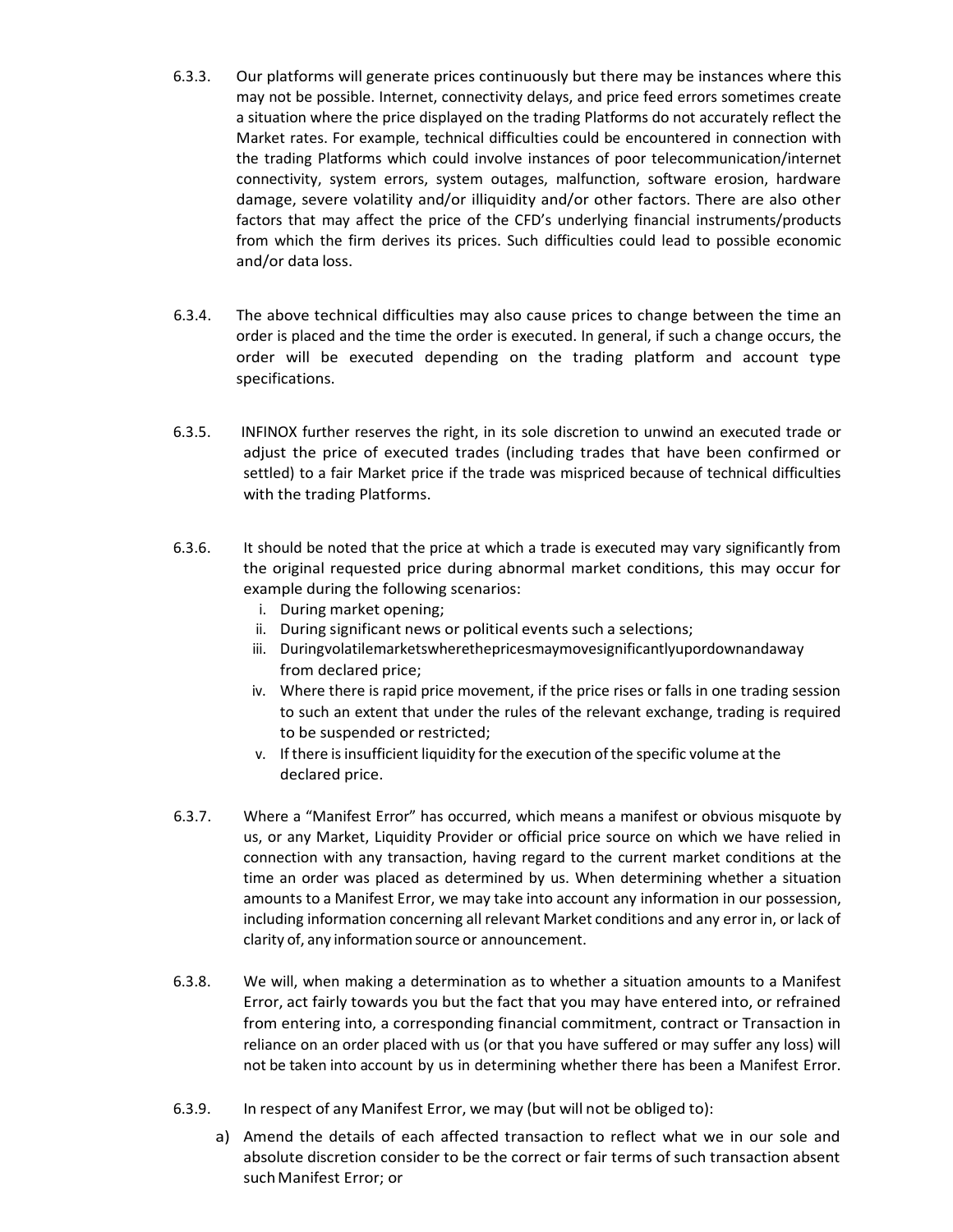- b) Declare any or all affected Transactions void, in which case all such transactions will be deemed not to have been entered into.
- 6.3.10. It must be noted that INFINOX will not be liable to you for any loss (including any incidental, indirect or consequential loss) you or any other person may suffer or incur as a result of or in connection with any Manifest Error (including any Manifest Error by us) or our decision to maintain, amend or declare void any affected transaction, except to the extent that such Manifest Error resulted from our own willful default or fraud, as determined by a competent court in a final, non-appealable judgment
- 6.3.11. It is possible for price slippage to occur if at the time of your order the specific price requested is not available and therefore the order will be executed close to or a number of pips away from the requested price. For further details please see section 6 below.
- 6.3.12. INFINOX is determined and strived to always provide the best possible price to its Clients irrespective of the order type and makes every effort and necessary arrangementtodoso.

# **7. Likelihood and speed of execution**

# **The likelihood and speed of execution are given very high importance in relation to the operation of our Platforms and the execution of your orders.**

- 7.1. Through the use of our automated trading platforms, orders will be executed automatically and promptly. It is possible for price slippage to occur (please refer to section 6 for more details).
- 7.2. The firm relies on third party liquidity providers for prices and available volume, therefore execution of Clients' orders will depend on the pricing and available liquidity of the liquidity providers.
- 7.3. When a Client places an order, the order is transmitted without manual intervention by the firm. There may be rare and exceptional circumstances beyond our control, for example power cuts or failures or network connection or electricity failures, which may lead to the requirement for manual intervention by the firm. We believe this to be an unlikely and rare event, however this is further explained inthe Client Agreement.
- 7.4. INFINOX reserves the right to decline any verbal instruction in cases where its telephone recording system is not operational, or in cases where we are not satisfied of your identity, or in cases where the transaction is complicated or in cases where the quality of the line is poor. We further reserve the right to ask you to give instructions regarding your transactions by other means that wedeem to be appropriate.
- 7.5. INFINOX bears no responsibility for any loss that arise as a result of delayed or unreceived communication sent to Clients.

#### **8. Size, nature and characteristic of the order**

**The size, nature and characteristic of the order are given very high importance in relationto the operation of our Platforms and the execution of your orders.**

8.1. A typical transaction consists of a currency trade in one lot or less, hence will be highly liquid. Some liquidity providers will not cover all instruments and in some cases the nature of the order will determine the selection of liquidity provider.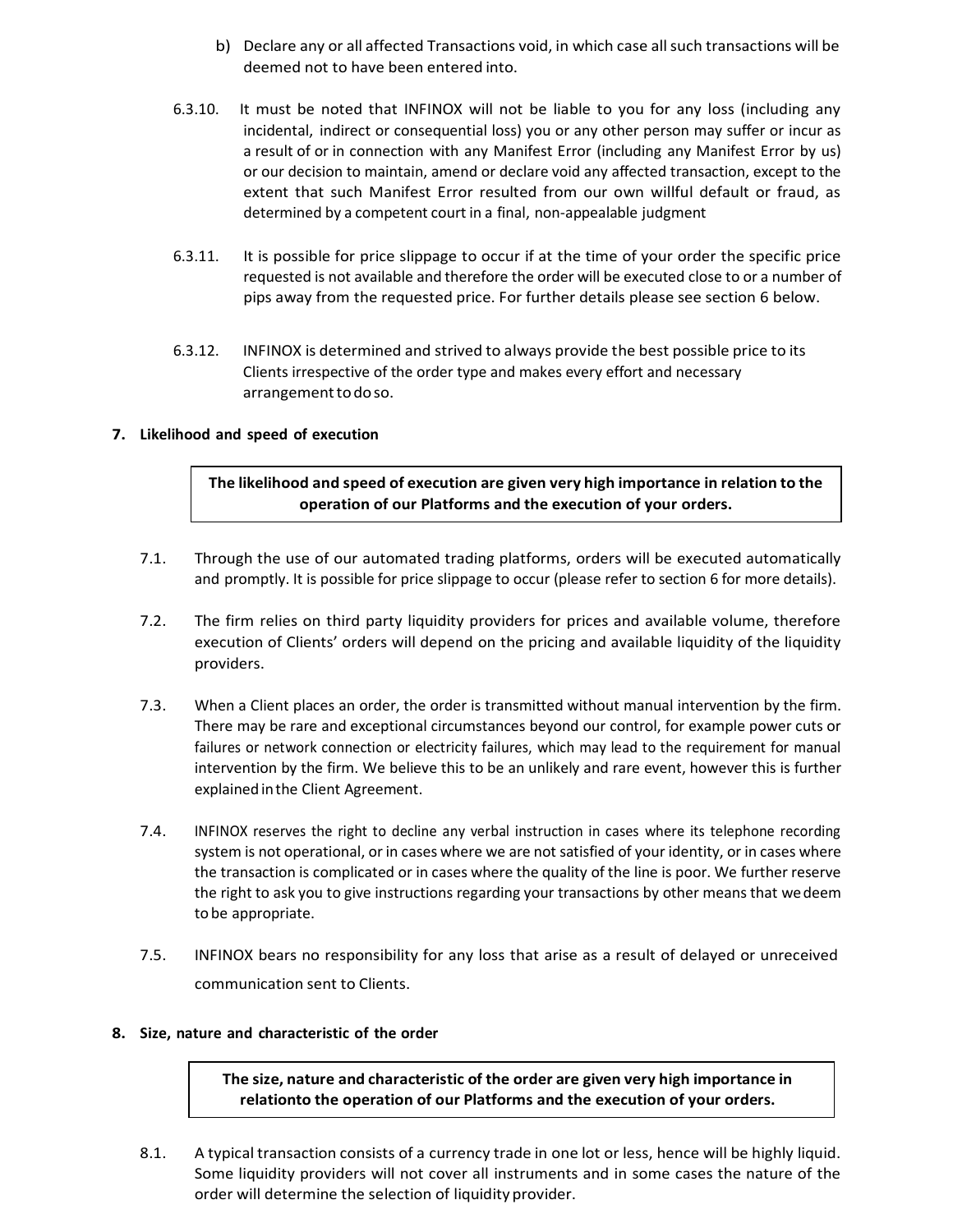- 8.2. INFINOX reserves the right to place a cap on the number of trades and or limit on the total net position value per profile for a specific instrument. In such an event, the firm will undertake all possible efforts to notify Clients prior to such anevent.
- 8.3. The Client should bear in mind that in terms of volume, financial instruments traded through the trading platforms, are measured in lots and the minimum volume of a trade is available on our website.

# **9. Characteristics of the Client**

- 9.1. Our Client base will mainly be Retail Clients although we will also deal with Sophisticated and Professional Investors.
- 9.2. INFINOX is aware that Retail Clients are afforded the highest protections and will place greater emphasis on any obligations owed to them.

# **10. Spread**

**The size, nature and characteristic of the order are given very high importance inrelation to the operation of our Platforms and the execution of your orders.**

- 10.1. INFINOX applies balanced and consistent mark-ups to raw spreads (where applicable) to ensure our average spreads are highly competitive within the marketplace. During liquid trading hours (for example, the EU/US trading session) our spreads are lower (also referred to as "tighter") compared to our average daily spread displayed on our website. INFINOX can provide you with continuous (in milliseconds) price presentation of the flow of the bid/ask prices and combined with times of high liquidity, our prices are complemented such that your trades are able to be executed at the best available prices.
- 10.2. Details of our Spreads are provided on our website but most importantly on the MetaTrader 4platform. Though INFINOX attempts to provide competitive spreads during all trading hours, Clients should note that these may vary and are susceptible to underlying market conditions.
- 10.3. Please note that the details provided on the spreads, which are available on our website, is for indicative purposes only. Clients are advised to check important news announcements and be aware of Client communications sent by INFINOX alerting Clients to upcoming events that may have a potential impact on market volatility and liquidity which may result in the widening of spreads, amongst other impacts.

#### **11. Overnight/Swap ('financing') fee**

11.1. In the case of overnight/swap fees, the value of opened positions in some types of financial instruments is increased or reduced by a daily financing fee 'swap' throughout the life of the trade.

The financing fees are based on prevailing market interest rates, details of daily financing/overnight fees applied, are available on our website.

# **12. Currency Conversion**

12.1. Any currency conversion calculations are provided by the firm to the Client in the currency in which the trading account is denominated and the currency of the relevant CFD, using the crossspot rate. Example:

> *Client X has an Account that is denominated in EUR currency. Client X trades GBP/JPY (Base currency being GBP with variable currency being JPY). In this*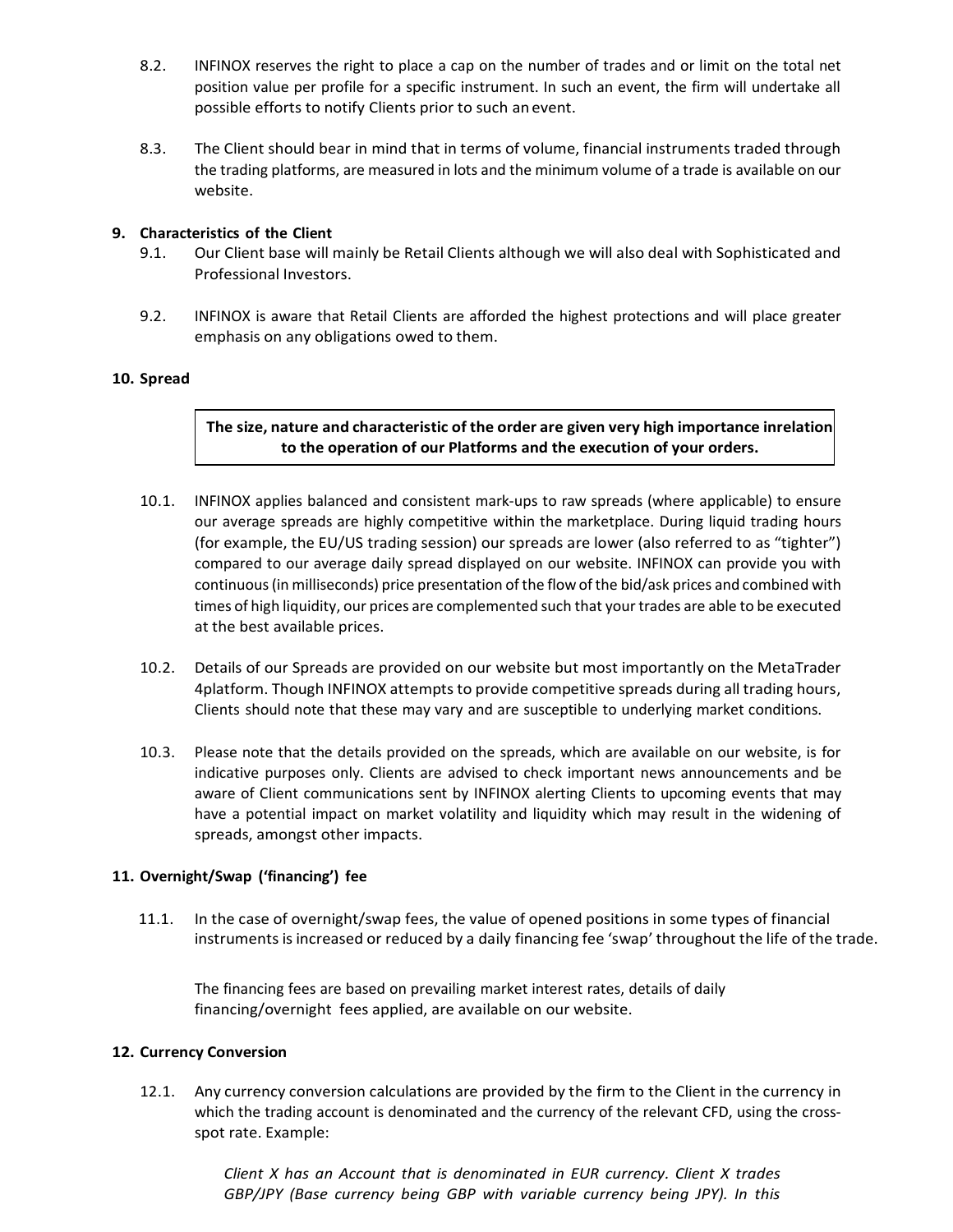*instance, the firm's trading platforms will always display the trade Profit & Loss in EUR, using the EUR/JPY 'live'rate from our trading platforms.*

#### **13. Likelihood of settlement**

13.1. All the financial instruments offered on our trading Platforms do not involve any physical delivery of the underlying asset or assets. Therefore, no settlement occurs.

#### **14. Price Slippage**

- 14.1. The automated system will seek out the best overall outcome for the transaction and this is likely to be the most important execution factor to our Clients. On certain occasions at the time that an order is presented for execution, the specific price requested by the Client may not be available. Therefore, the order will be executed close to or a number of pips away from the Client's requested price. If the execution price is better than the price requested by the Client this is referred to as 'positive slippage'.
- 14.2. In contrast, if the execution price is worse than the price requested by the Client this is referred to as 'negative slippage'. Please be advised that 'slippage' is a normal market practice and a regular feature of the foreign exchange and stock markets under certain conditions such as; illiquidity and volatility due to news announcements, economic events, market openings, market data latency or simply the speed of your internet connection this is not an exhaustive list.
- 14.3. You should be aware that when positive or negative price slippage occurs, in either event, price slippage will be passed to you.

#### **15. Fees and Costs**

- 15.1. INFINOX does not charge different fees or costs depending on the liquidity providers used. However, liquidity providers may have different fees or costs which may be passed to you. The aggregate value of all fees, costs and any commission payments owed by you, the Client, are incorporated into the firms quoted price.
- 15.2. For some markets, you may be liable to pay commission charges for opening and closing trades however these costs will be disclosed to you whenever required.

#### **16. Payment for Order Flow**

- 16.1. INFINOX does NOT receive 'Payment for Order Flow, meaning that we do not receive commission or fees for arranging transactions with market makers, thereby ensuring that there is no conflictcreated by fees in our execution arrangements.
- 17. Contracts for Difference (CFD)
	- 17.1. INFINOX recognizesthat when closing out an open position, the Client must close out the contract with INFINOX even if there is a better price elsewhere. The price that is quoted for a CFD product will be based on the price of the relevant underlying instrument. To this will be added INFINOX's spread and fees so the price may differ from the exchange or market makers quotes on the underlying instrument, however INFINOX will seek out the best possible consideration on the underlying instrument.

#### **18. Conflicts of Interest**

18.1. INFINOX recognizes that conflicts may exist between the interests of INFINOX and its Clients. The platform on which orders are transmitted will display the best available price from one of our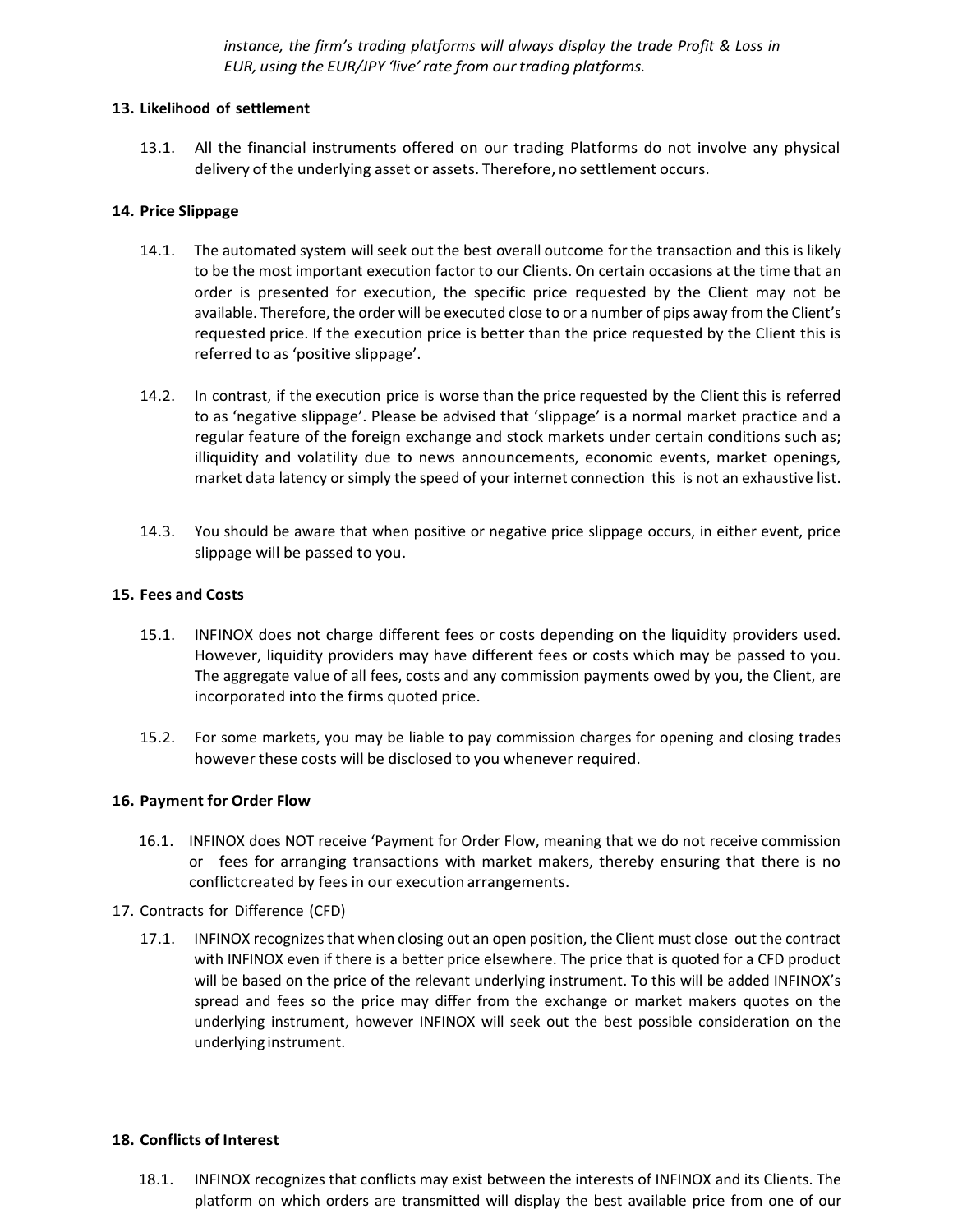chosen liquidity providers that we have determined (based on a number of execution factors) to be suitable for certain market orders.

18.2. Although this may pose a conflict of interest, INFINOX will take steps to manage, mitigate and avoid potential and actual conflicts. Internal systems are in place to ensure that otherwise comparable Client orders are carried out sequentially and promptly unless the characteristics of the order or prevailing market conditions make this impractical or it is not in the best interests ofthe Client.

# **19. Monitoring and Review**

- 19.1. INFINOX will monitor the effectiveness of its order execution arrangements and best execution policy in order to identify and, where appropriate, incorporate any amendments to procedures.
- 19.2. INFINOX will assess, on a regular basis, whether its liquidity providers provide for the best possible result for its Clients or whether INFINOX needs to make changes to its execution arrangements.
- 19.3. INFINOX will review its order execution arrangements and best execution policy at least annually or whenever a material change occurs that affects its ability to continue, to obtain the best possible result for the execution of Client orders on a consistent basis, using the venues included in its best execution policy.
- 19.4. INFINOX will notify you of any material changes to its order execution arrangements or best execution policy as described above either by email or on the website.

# **20. No Fiduciary Relationship**

- 20.1. INFINOX's commitment to provide you with "best execution" does not mean that it owes you any fiduciary responsibilities over and above the specific regulatory obligations placed upon it or asmay be otherwise contracted between INFINOX and yourself.
- 20.2. You remain responsible for your own investment decisions and INFINOX will not be responsible for any market trading loss you suffer as a result of those decisions.

# **21. Exemptions from the provision of Best Execution**

21.1. Notwithstanding the intentions expressed above, INFINOX does not undertake to provide "best execution" if you fall within any of the following exemption:

> Client Instructions: Where you provide INFINOX with a specific instruction in relation to your order, or any particular aspect of your order, including an instruction for your trade to be executed on a particular venue, INFINOX will execute the order in accordance with your instructions.

21.2. However, please note that in following your instructions, INFINOX will be deemed to have taken all reasonable steps to provide the best possible result for you in respect of the order, or aspect of the order, covered by your specific instructions.